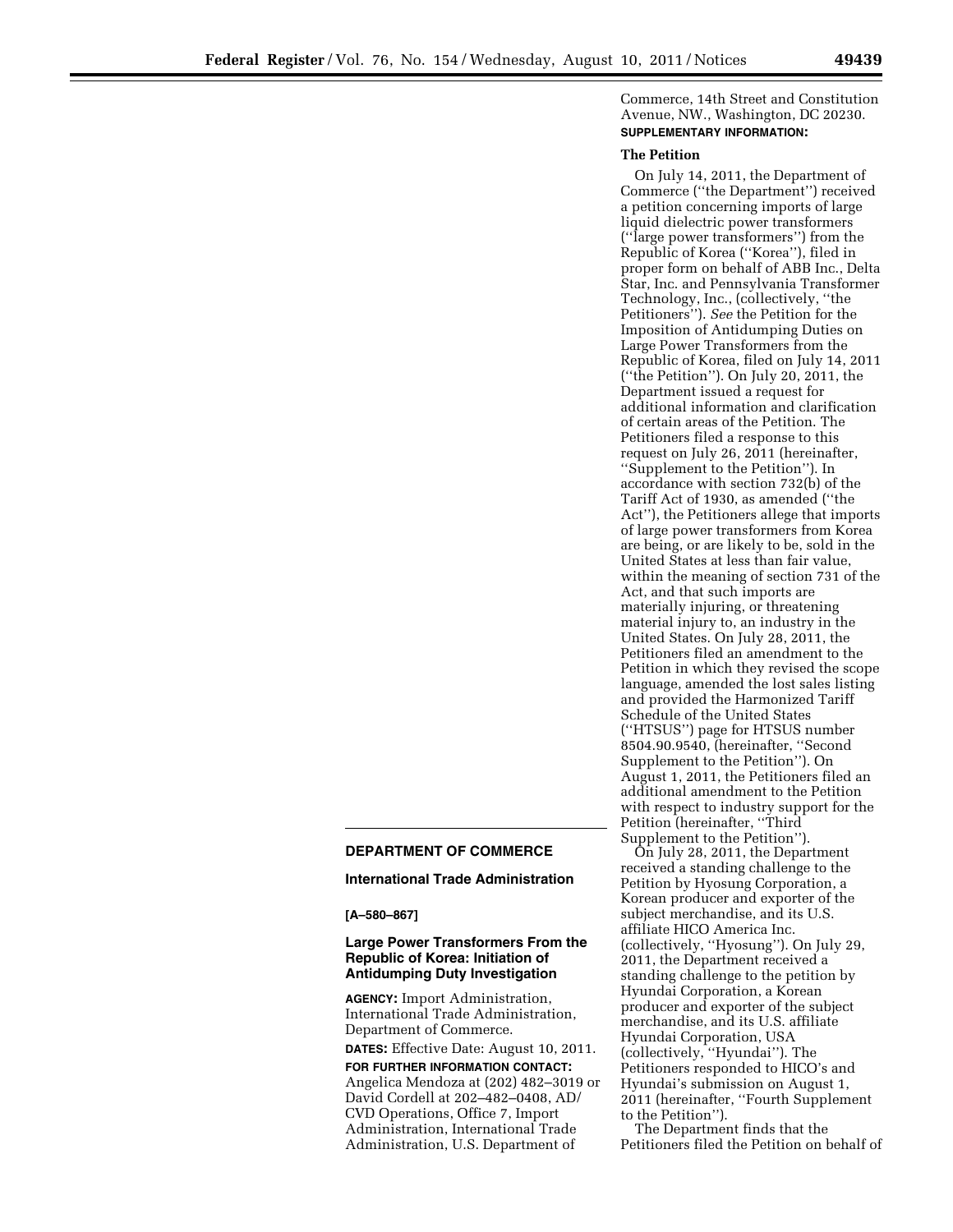the domestic industry because the Petitioners are interested parties as defined in section 771(9)(C) of the Act and have demonstrated sufficient industry support with respect to the antidumping duty investigation which the Petitioners are requesting that the Department initiate (*see* ''Determination of Industry Support for the Petition'' section below).

#### **Period of Investigation**

The period of investigation (''POI'') is July 1, 2010, through June 30, 2011. *See*  19 CFR 351.204(b)(1).

#### **Scope of Investigation**

The products covered by this investigation are large power transformers from Korea. For a full description of the scope of the investigation, please see the ''Scope of Investigation,'' in Appendix I of this notice.

## **Comments on Scope of Investigation**

During our review of the Petition, we discussed the scope with the Petitioners to ensure that it is an accurate reflection of the products for which the domestic industry is seeking relief. Moreover, as discussed in the preamble to the Department's regulations (*Antidumping Duties; Countervailing Duties; Final Rule,* 62 FR 27296, 27323 (May 19, 1997)), we are setting aside a period for interested parties to raise issues regarding product coverage. The Department invites all interested parties to submit such comments by August 23, 2011, 20 calendar days from the signature date of this notice. The period of scope consultations is intended to provide the Department with ample opportunity to consider all comments and to consult with parties prior to the issuance of the preliminary determination.

All comments must be filed on the record of the investigation. If filed after August 5, 2011, all comments and submissions to the Department must be filed electronically using Import Administration's Antidumping Countervailing Duty Centralized Electronic Service System (''IA ACCESS'').1

## **Comments on Product Characteristics for Antidumping Duty Questionnaire**

We are requesting comments from interested parties regarding the appropriate physical characteristics of large power transformers to be reported in response to the Department's antidumping questionnaire. This information will be used to identify the key physical characteristics of the subject merchandise in order to more accurately report the relevant factors and costs of production, as well as to develop appropriate product comparison criteria.

Interested parties may provide any information or comments that they feel are relevant to the development of an accurate listing of physical characteristics. Specifically, they may provide comments as to which characteristics are appropriate to use as (1) general product characteristics and (2) the product comparison criteria. We note that it is not always appropriate to use all product characteristics as product comparison criteria. We base product comparison criteria on meaningful commercial differences among products. In other words, while there may be some physical product characteristics utilized by manufacturers to describe large power transformers, it may be that only a select few product characteristics take into account commercially meaningful physical characteristics. In addition, interested parties may comment on the hierarchy under which the physical characteristics should be considered in product matching.

In order to consider the suggestions of interested parties in developing and issuing the antidumping duty questionnaire, we must receive comments by August 23, 2011. Additionally, rebuttal comments must be received by August 30, 2011.

# **Determination of Industry Support for the Petition**

Section 732(b)(1) of the Act requires that a petition be filed on behalf of the domestic industry. Section 732(c)(4)(A) of the Act provides that a petition meets this requirement if the domestic producers or workers who support the petition account for: (i) At least 25 percent of the total production of the domestic like product; and (ii) more than 50 percent of the production of the domestic like product produced by that portion of the industry expressing support for, or opposition to, the petition. Moreover, section 732(c)(4)(D) of the Act provides that, if the petition does not establish support of domestic producers or workers accounting for

more than 50 percent of the total production of the domestic like product, the Department shall: (i) Poll the industry or rely on other information in order to determine if there is support for the petition, as required by subparagraph (A); or (ii) determine industry support using a statistically valid sampling method to poll the industry.

Section 771(4)(A) of the Act defines the ''industry'' as the producers as a whole of a domestic like product. Thus, to determine whether a petition has the requisite industry support, the statute directs the Department to look to producers and workers who produce the domestic like product. The International Trade Commission (''ITC''), which is responsible for determining whether ''the domestic industry'' has been injured, must also determine what constitutes a domestic like product in order to define the industry. Although both the Department and the ITC must apply the same statutory definition regarding the domestic like product (*see*  section 771(10) of the Act), they do so for different purposes and pursuant to a separate and distinct authority. In addition, the Department's determination is subject to limitations of time and information. Although this may result in different definitions of the like product, such differences do not render the decision of either agency contrary to law. *See USEC, Inc.* v. *United States,* 132 F. Supp. 2d 1, 8 (CIT 2001), citing *Algoma Steel Corp., Ltd.* v. *United States,* 688 F. Supp. 639, 644 (CIT 1988), *aff'd* 865 F.2d 240 (Fed. Cir. 1989), *cert. denied* 492 U.S. 919 (1989).

Section 771(10) of the Act defines the domestic like product as ''a product which is like, or in the absence of like, most similar in characteristics and uses with, the article subject to an investigation under this title.'' Thus, the reference point from which the domestic like product analysis begins is ''the article subject to an investigation'' (*i.e.,* the class or kind of merchandise to be investigated, which normally will be the scope as defined in the petition).

With regard to the domestic like product, the Petitioners do not offer a definition of domestic like product distinct from the scope of the investigation. Based on our analysis of the information submitted on the record, we have determined that large power transformers constitute a single domestic like product and we have analyzed industry support in terms of that domestic like product. For a discussion of the domestic like product analysis in this case, *see* Antidumping Duty Investigation Initiation Checklist: Large Power Transformers from the

<sup>1</sup>*See http://www.gpo.gov/fdsys/pkg/FR–2011–07– 06/pdf/2011–16352.pdf* for details of the Department's Electronic Filing Requirements, which go into effect on August 5, 2011. Information on help using IAACCESS can be found at *https:// iaaccess.trade.gov/help.aspx* and a handbook can be found at *https://iaaccess.trade.gov/help/ Handbook%20on%20Electronic%20Filling%20 Procedures.pdf.*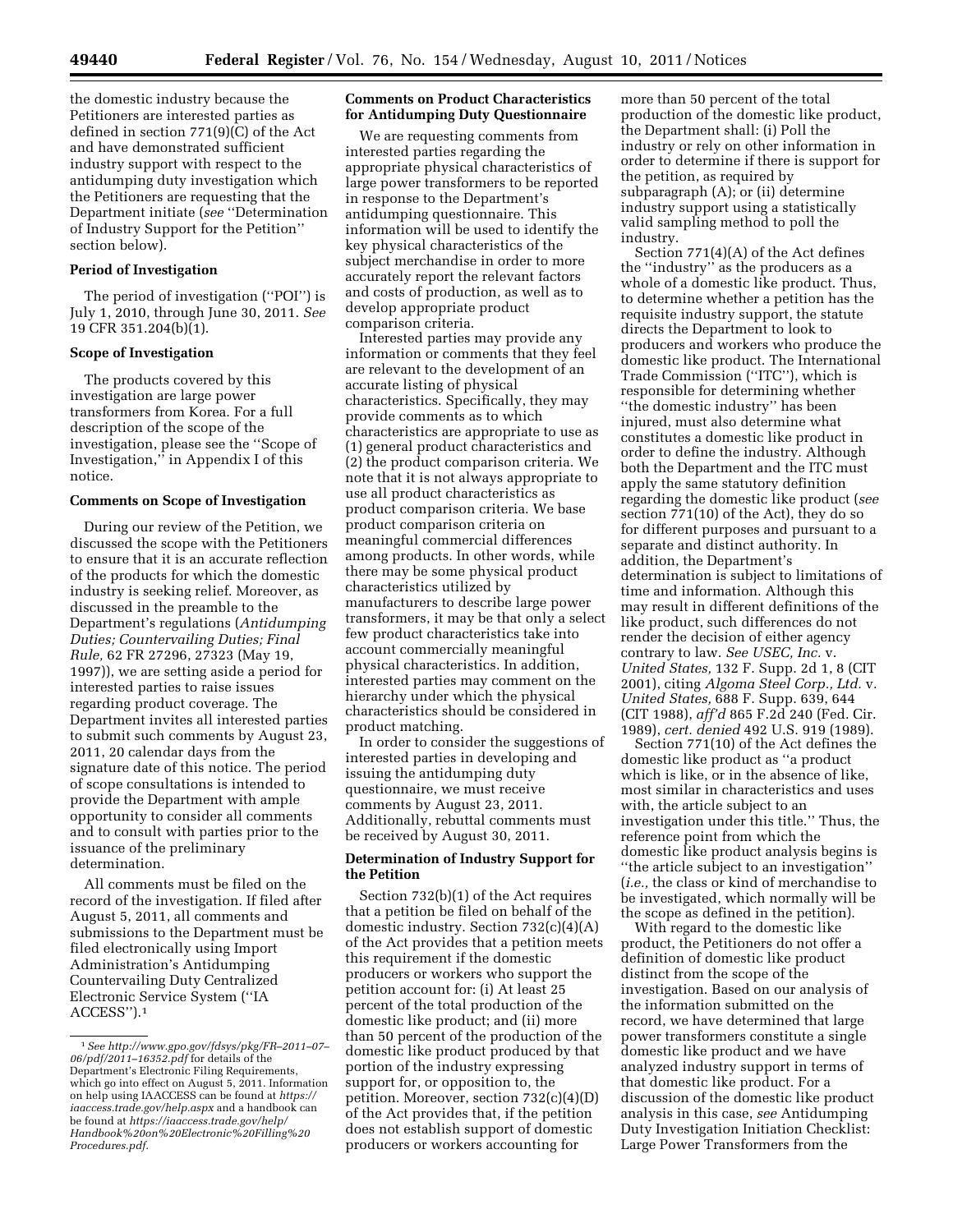Republic of Korea (''Checklist''), at Attachment II, Analysis of Industry Support for the Petition Covering Large Power Transformers from Korea, on file in the Central Records Unit, Room 7046 of the main Department of Commerce building.

In determining whether the Petitioners have standing under section 732(c)(4)(A) of the Act, we considered the industry support data contained in the Petition with reference to the domestic like product as defined in the ''Scope of Investigation'' section above. To establish industry support, the Petitioners provided their production of the domestic like product in 2010 and compared this to the estimated total production of the domestic like product for the entire domestic industry. *See*  Volume I of the Petition at Exhibit 2 and Supplement to the Petition, at Exhibit 9. To estimate total 2010 production of the domestic like product, the Petitioners used their own data and industry specific knowledge. *See* Volume I of the Petition, at Exhibit 2 and Supplement to the Petition, at Exhibit 9; *see also*  Checklist at Attachment II. We have relied upon data the Petitioners provided for purposes of measuring industry support. For further discussion, *see* Checklist at Attachment II.

As noted above, on July 28, 2011, and July 29, 2011, we received submissions on behalf of Hyosung and Hyundai, respectively, Korean producers and exporters of the subject merchandise, questioning the domestic like product definition and the industry support calculation in the Petition. On August 1, 2011, the Petitioners filed a reply. For further discussion of these submissions, *see* Checklist at Attachment II.

Based on information provided in the Petition, supplemental submissions, and other information obtained by the Department, we determine that the domestic producers and workers have met the statutory criteria for industry support under section 732(c)(4)(A) of the Act because the domestic producers (or workers) who support the Petition account for at least 25 percent of the total production of the domestic like product and more than 50 percent of the production of the domestic like product produced by that portion of the industry expressing support for, or opposition to, the Petition. *See* Checklist at Attachment II for further details on the Department's evaluation of industry support for the Petition. Accordingly, the Department determines that the Petition was filed on behalf of the domestic industry within the meaning of section 732(b)(1) of the Act.

The Department finds that the Petitioners filed the Petition on behalf of the domestic industry because they are interested parties as defined in section 771(9)(C) of the Act and they have demonstrated sufficient industry support with respect to the antidumping duty investigation that they are requesting the Department initiate, in accordance with section  $732(c)(4)(A)$  of the Act.

## **Allegations and Evidence of Material Injury and Causation**

The Petitioners allege that the U.S. industry producing the domestic like product is being materially injured, or is threatened with material injury, by reason of the imports of the subject merchandise sold at less than normal value (''NV''). In addition, the Petitioners allege that subject imports exceed the negligibility threshold provided for under section 771(24)(A) of the Act.

The Petitioners contend that the industry's injured condition is illustrated by reduced market share, reduced shipments, reduced capacity utilization, underselling and price depression or suppression, a decline in financial performance, lost sales and revenue, an increase in import penetration, and threat of future injury. *See* Volume I of the Petition, at 21–22, 24–33, and Exhibits 5, 7–9, and 10–11, and Second Supplement to the Petition at 3 and at Attachment 1. We have assessed the allegations and supporting evidence regarding material injury, threat of material injury, and causation, and we have determined that these allegations are properly supported by adequate evidence and meet the statutory requirements for initiation. *See*  Checklist at Attachment III, Analysis of Allegations and Evidence of Material Injury and Causation for the Petition Covering Large Power Transformers from the Republic of Korea.

## **Allegations of Sales at Less Than Fair Value**

The following is a description of the allegations of sales at less than fair value upon which the Department based its decision to initiate this investigation of imports of large power transformers from Korea. The sources of data for the deductions and adjustments relating to the U.S. price, and cost of production (''COP'') are also discussed in the initiation checklist. *See* Checklist at 6–9.

# **Export Price**

The Petitioners based U.S. export price (''EP'') on the prices of four large power transformers manufactured in

Korea and offered for sale in the United States by two Korean producers/ exporters. *See* Checklist at 7; *see also*  Volume II of the Petition at II–2 and Exhibit AD–2 and Supplement to the Petition at 29, 30 and Exhibits 18 and 21. Based on the stated sales and delivery terms, the Petitioners then adjusted the U.S. prices to account for certain expenses associated with exporting and delivering the product to the U.S. customers (*i.e.,* U.S. inland rail freight, ocean freight and U.S. port fees). While the Department will normally make additional downward adjustments to U.S. price for U.S. brokerage and handling, foreign brokerage and handling, direct selling and credit expenses, the Petitioners took a conservative approach and did not include any such adjustments in their calculation of U.S. price. *See* Checklist at 7; *see also* Volume II of the Petition at page II–3, 5, 7, and 10 and Exhibits AD–2–3, and Supplement to the Petition, at 29–31 and Exhibits 18–21.

#### **Normal Value**

According to the Petitioners, large power transformers are highly complex and specialized products that are manufactured to a customer's unique specifications. As such, identifying sales of identical or similar large power transformers in the U.S. and Korean markets that could be compared on a price-to-price basis is virtually impossible because they differ substantially. Accordingly, the Petitioners based normal value on constructed value (''CV'') in accordance with section 773(a)(4) of the Act.

Constructed value consists of the cost of manufacturing, selling, general and administrative (''SG&A'') expenses, financial expenses and profit. *See*  section 773(a)(4) of the Act. The Petitioners calculated constructed value based on the U.S. producer's bid proposal cost of production model for the U.S. sales of large power transformers used in the Petition. The U.S. producer develops the cost of production for each transformer when bidding on large power transformers contracts in the United States, and thus the costs were developed based on the specific transformer for each U.S. sale identified in the Petition.

In calculating constructed value, the Petitioners adjusted the U.S. producer's cost of manufacturing for known differences, where available, between the U.S. and Korean markets. Specifically, the Petitioners based the cost of labor on the Korean manufacturing wage from the International Labor Statistics as published on the Department's Web site.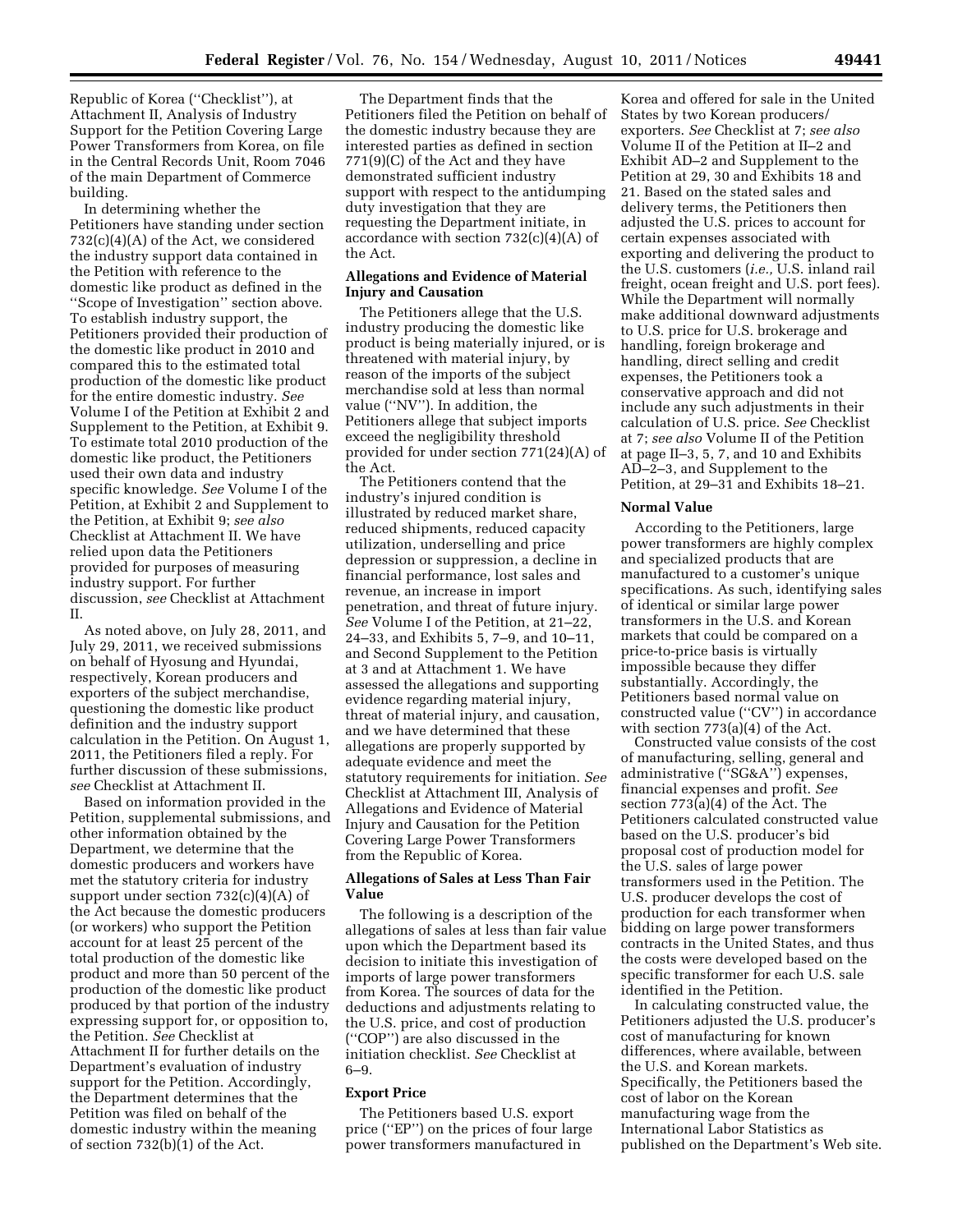*See* Supplement to the Petition at Exhibit 13. The Petitioners also adjusted the U.S. producer's energy costs based on publicly available Korean electricity and natural gas costs. *See* Supplement to the Petition at Exhibits 14 and 15. The Petitioners did not adjust the U.S. producer's cost of materials for the differences between the U.S. and Korean markets. According to the Petitioners such an adjustment is not practical because the materials used in the production of large power transformers are specialized inputs, the costs of which are not reflected accurately in published data. The Petitioners also state that the U.S. material costs are comparable to the costs in the Korean market because most of the inputs are commodity-type products that are widely traded on world markets. To calculate the variable and fixed overhead costs, the Petitioners relied upon the variable and fixed overhead rates of the U.S. producer calculated as a percentage of the labor costs adjusted for known differences between the U.S. and Korean markets. *See* Supplement to the Petition at Exhibit 16.

To determine constructed value, the Petitioners added to the cost of manufacturing amounts for SG&A expenses, financial expenses and profit based on financial statements of the Korean producers that manufactured the specific transformers sold to the United States pursuant to each U.S. sale identified in the Petition. *See*  Supplement to the Petition at Exhibits 16 and 17; *see also* Checklist, at 8 and 9.

#### **Fair Value Comparisons**

Based on the data provided by Petitioners, there is reason to believe that imports of large power transformers from Korea are being, or are likely to be, sold in the United States at less than fair value. Based on a comparison of EPs and CV calculated in accordance with section 773(a)(4) of the Act, the estimated dumping margins for large power transformers range from 43.01 percent to 60.81 percent. *See* Checklist at 9.

# **Initiation of Antidumping Investigation**

Based upon the examination of the Petition on large power transformers from Korea, the Department finds that the Petition meets the requirements of section 732 of the Act. Therefore, we are initiating an antidumping duty investigation to determine whether imports of large power transformers are being, or are likely to be, sold in the United States at less than fair value. In accordance with section 733(b)(1)(A) of the Act and 19 CFR 351.205(b)(1),

unless postponed, we will make our preliminary determination no later than 140 days after the date of this initiation.

## **Targeted Dumping Allegations**

On December 10, 2008, the Department issued an interim final rule for the purpose of withdrawing 19 CFR 351.414(f) and (g), the regulatory provisions governing the targeted dumping analysis in antidumping duty investigations, and the corresponding regulation governing the deadline for targeted dumping allegations, 19 CFR 351.301(d)(5). *See Withdrawal of the Regulatory Provisions Governing Targeted Dumping in Antidumping Duty Investigations,* 73 FR 74930 (December 10, 2008). The Department stated that ''{w}ithdrawal will allow the Department to exercise the discretion intended by the statute and, thereby, develop a practice that will allow interested parties to pursue all statutory avenues of relief in this area.'' *Id.* at 74931.

In order to accomplish this objective, if any interested party wishes to make a targeted dumping allegation in this investigation pursuant to section  $777A(d)(1)(B)$  of the Act, such allegations are due no later than 45 days before the scheduled date of the preliminary determination.

#### **Respondent Selection**

Following standard practice in AD investigations involving market economy countries, in the event the Department determines that the number of known exporters or producers for this investigation is large, the Department intends to select respondents based on U.S. Customs and Border Protection (''CBP'') data for U.S. imports under the HTSUS numbers 8504.23.0040 and 8504.23.0080 for the large power transformers.2 We intend to release the CBP data under Administrative Protective Order (''APO'') to all parties with access to information protected by APO within five days of publication of this **Federal Register** notice and make our decision regarding respondent selection within 20 days of publication of this notice. The Department invites comments regarding the CBP data and respondent selection within seven days of publication of this **Federal Register**  notice.

Interested parties must submit applications for disclosure under APO in accordance with 19 CFR 351.305. Instructions for filing such applications

may be found on the Department's Web site at *http://ia.ita.doc.gov/apo*.

#### **Distribution of Copy of the Petition**

In accordance with section 732(b)(3)(A) of the Act and 19 CFR 351.202(f), a copy of the public version of the Petition has been provided to the representatives of the Government of Korea. The Department considers the service of the public version of the Petition to the foreign producers/ exporters satisfied by the delivery of the public version of the Petition to the Government of Korea, consistent with 19 CFR 351.203(c)(2).

# **ITC Notification**

We have notified the ITC of our initiation, as required by section 732(d) of the Act.

## **Preliminary Determination by the ITC**

The ITC will preliminarily determine, no later than August 29, 2011, whether there is a reasonable indication that imports of large power transformers from Korea are materially injuring, or threatening material injury to a U.S. industry. A negative ITC determination will result in the investigation being terminated; otherwise, this investigation will proceed according to statutory and regulatory time limits.

## **Notification to Interested Parties**

Interested parties must submit applications for disclosure under APO in accordance with 19 CFR 351.305. On January 22, 2008, the Department published *Antidumping and Countervailing Duty Proceedings: Documents Submission Procedures; APO Procedures,* 73 FR 3634 (January 22, 2008). Parties wishing to participate in this investigation should ensure that they meet the requirements of these procedures (*e.g.,* the filing of letters of appearance as discussed at 19 CFR 351.103(d)).

Any party submitting factual information in an AD/CVD proceeding must certify to the accuracy and completeness of that information. *See*  section 782(b) of the Act. Parties are hereby reminded that revised certification requirements are in effect for company/government officials as well as their representatives in all segments of any AD/CVD proceedings initiated on or after March 14, 2011. *See Certification of Factual Information to Import Administration During Antidumping and Countervailing Duty Proceedings: Interim Final Rule,* 76 FR 7491 (February 10, 2011) (''*Interim Final Rule''*) amending 19 CFR 351.303(g)(1) and (2). The formats for the revised certifications are provided at the end of

<sup>2</sup>The scope also covers HTSUS number 8504.90.9540 of all transformer parts. However, we will not use this number in our respondent selection analysis as it is a basket category and would not allow for a meaningful analysis.